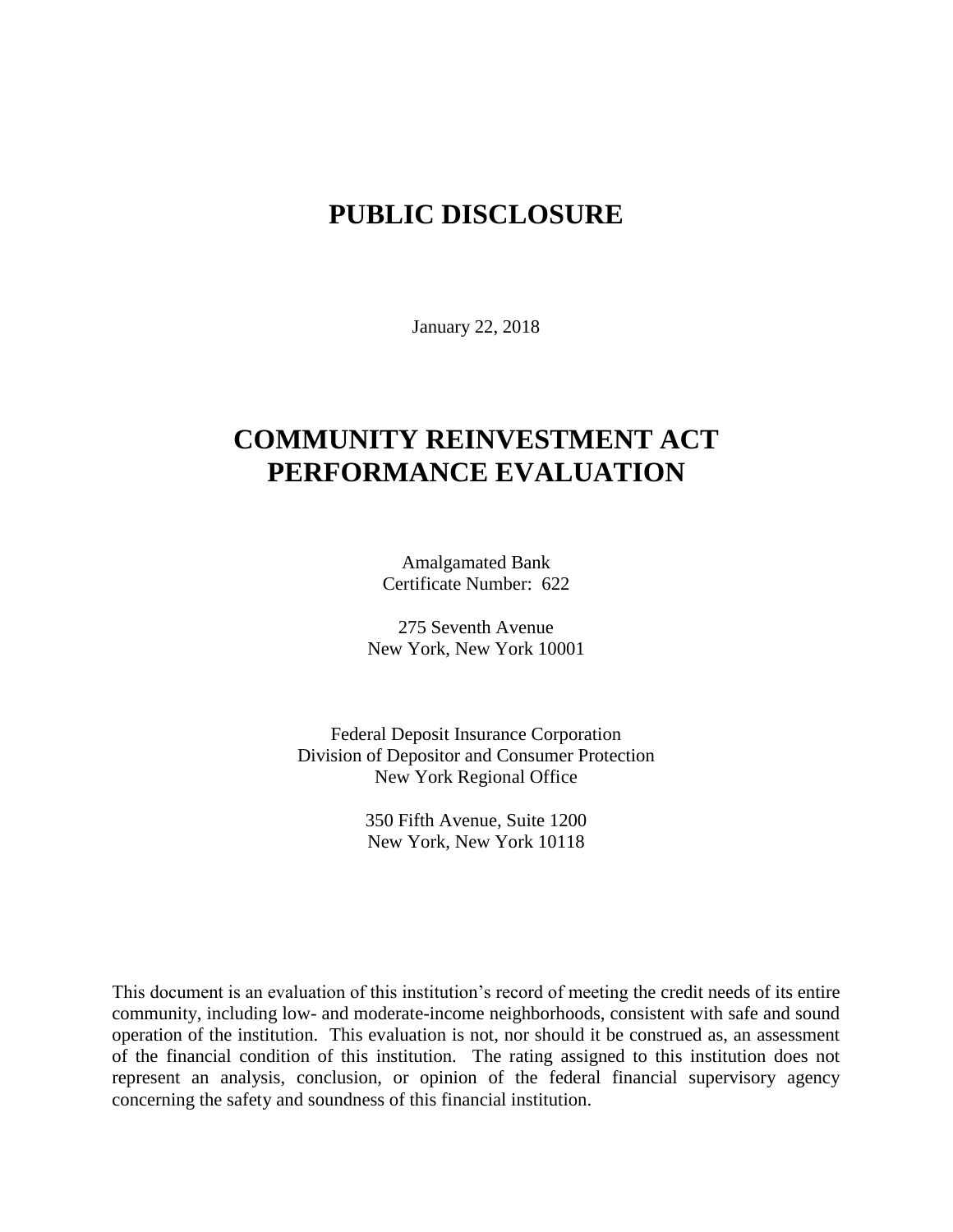### **INSTITUTION RATING**

### **INSTITUTION'S CRA RATING:** This institution is rated **Satisfactory.**

| <b>PERFORMANCE</b><br><b>LEVELS</b> | PERFORMANCE TESTS    |                                                                                                    |                     |
|-------------------------------------|----------------------|----------------------------------------------------------------------------------------------------|---------------------|
|                                     | <b>Lending Test*</b> | <b>Investment Test</b>                                                                             | <b>Service Test</b> |
| Outstanding                         |                      |                                                                                                    |                     |
| <b>High Satisfactory</b>            |                      | X                                                                                                  | X                   |
| Low Satisfactory                    | X                    |                                                                                                    |                     |
| Needs to Improve                    |                      |                                                                                                    |                     |
| Substantial<br>Noncompliance        |                      |                                                                                                    |                     |
| an overall rating.                  |                      | * The Lending Test is weighted more heavily than the Investment and Service Tests when arriving at |                     |

#### **The Lending Test is rated Low Satisfactory.**

- The bank's lending levels reflect good responsiveness to assessment area credit needs.
- The bank made an adequate percentage of loans in its assessment areas.
- The geographic distribution of loans reflects good penetration throughout the assessment areas.
- The distribution of borrowers reflects, given the product lines offered by the bank, poor penetration among retail customers of different income levels.
- The bank makes limited use of innovative and flexible lending programs in order to serve assessment area credit needs.
- The bank is a leader in making community development loans.

#### **The Investment Test is rated High Satisfactory.**

- The bank has a significant level of qualified community development investments and grants.
- The bank exhibits good responsiveness to credit and community economic development needs.
- The bank rarely uses innovative or complex investments to support community development initiatives.